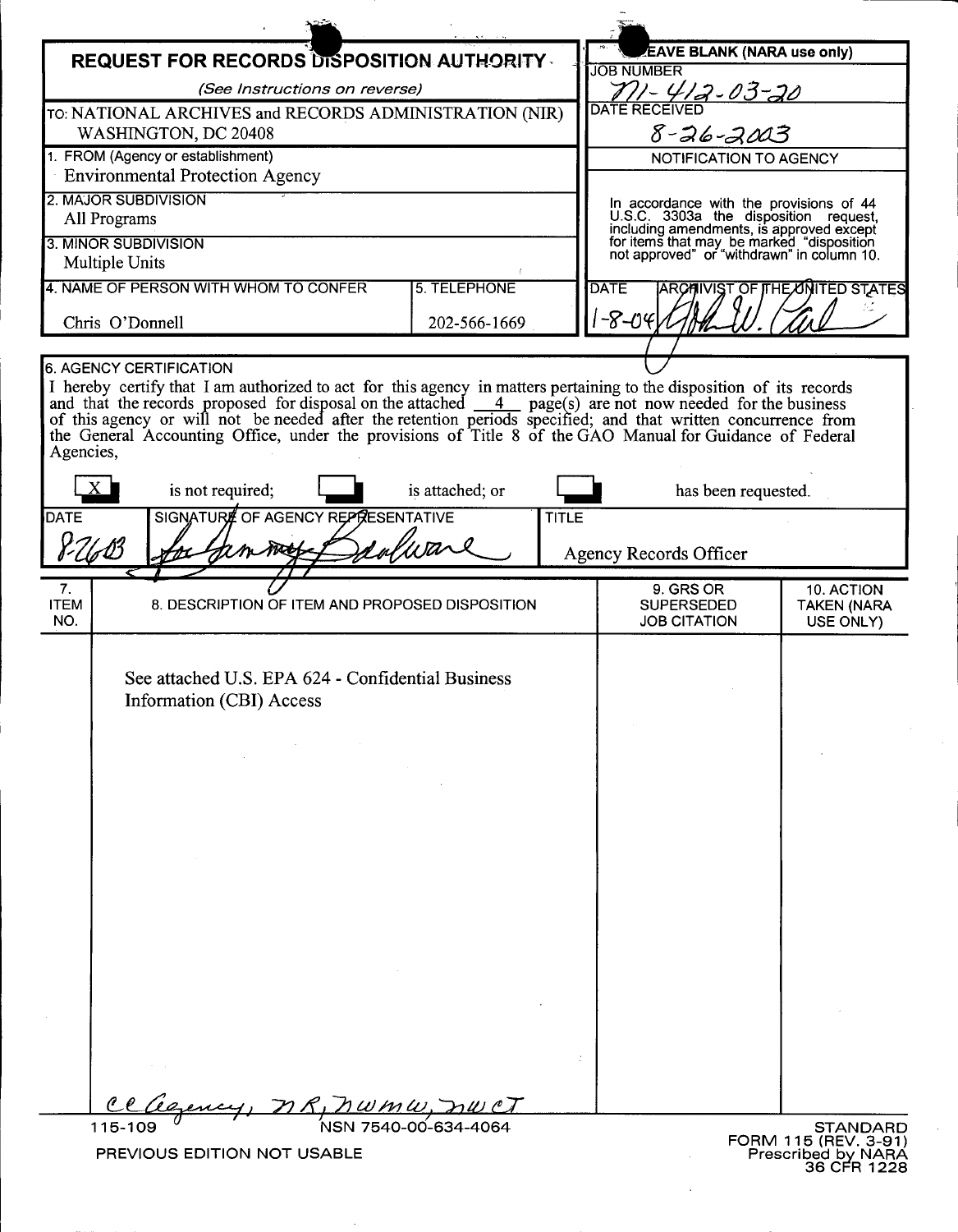# **U.S. EPA RECORDS SCHEDULE 624**

**DRAFT: 8/9/02** 

#### **SERIES TITLE:**

Confidential Business Information (CBI) Access

#### **PROGRAM:**

All Programs

# **EPA SERIESING**

624

# **AGENCY FILE CODE:** SECU<sup>1</sup>624

#### **NARA DISPOSAL AUTHORITY:**

Pending

#### **APPLICABILITY:**

Agency-wide

#### **DESCRIPTION:**

Includes records relating to the clearance of persons and companies that require access to confidential business information (CDI) such as trade secrets and commercial or financell information that is privileged or confidential. Contains forms, confidentiality agreements, correspondence, and related documents.

# **DISPOSITION INFORMATION:**

## a(1). Record copy for Federal employees

Disposable. Break file when access is terminated. Keep hactive files in office 2 years after file break, then destroy.

## a(2). Record copy for contract employees and companies

Disposable.

Break file when access is terminated. Keep inactive files in office 1 year after file break. then retire to FRC. Destroy 7 years after file break.

# **b. Electronic copies created with word processing and electronic mail applications**

Disposable.

®₩ Delete when record copy is generated.

# **ARRANGEMENT:**

Arranged alphabetically by name.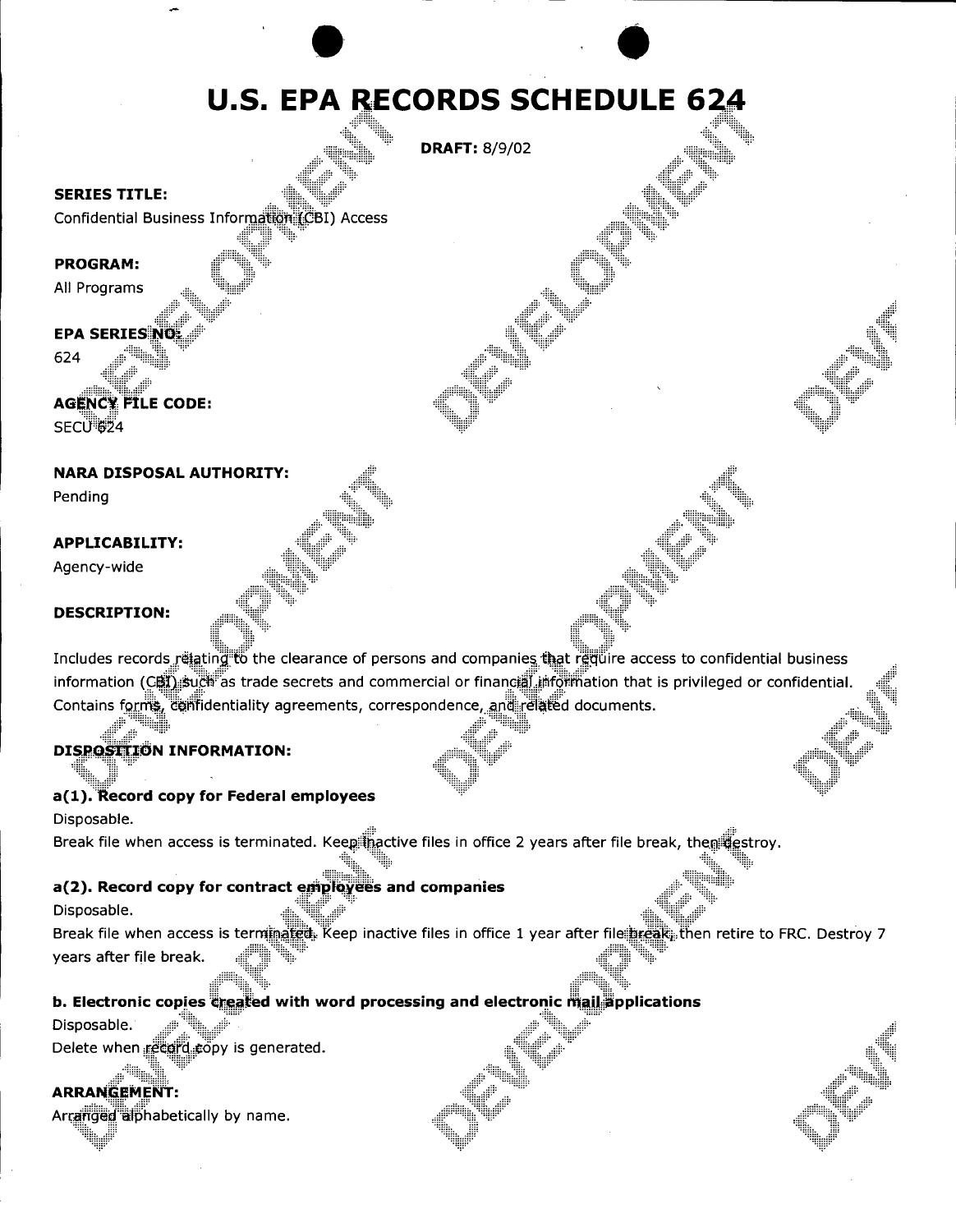#### **TYPE OF RECORDS:**

Forms, correspondence

#### **SPECIFIC RESTRICTIONS:**

#### **MEDIUM:**

Paper, electronic

#### **FUNCTIONS SUPPORTED:**

Program operations

# SPECIFIC LEGAL REQUIREMENTS:

Varies

## **REASONS FOR DISPOSITION:**

Records document who has access for CBI and are used for administrative and audit purposes. Retention meets program needs.

 $\bullet$   $\bullet$ 

#### **AGENCY-WIDE GUIDANCE:**

Access Request Files related to  $\frac{1}{2}$  . See information access for national security purposes is covered by EPA 608. See EPA 608. See EPA 608. See EPA 608. See EPA 608. See EPA 608. See EPA 608. See EPA 608. See EPA 60 EPA 628 for Classified Informational security) Nondisclosure Agreements

Examples of some of the forms covered by this schedule include the following.

EPA 7740-6, EPA 7740-16, EPA 7740-17, EPA 7740-18, EPA 7740-25, EPA 7740-27, EPA 7740-28, EPA 8580-8, SF 86, FBI FD 258

 $\overline{\phantom{0}}$ 

## PROGRAM OFFICE GUIDANCE/ DESCRIPTIVE INFORMATION:

# **CONTROLLING UNIT:**

#### **Unit:** Multiple units

**Location:**

**Inclusive Dates:**

#### Volume on Hand (fe

ulation (feet or inches): **Annual Accurrii** 

**CONTACT** 

Contact